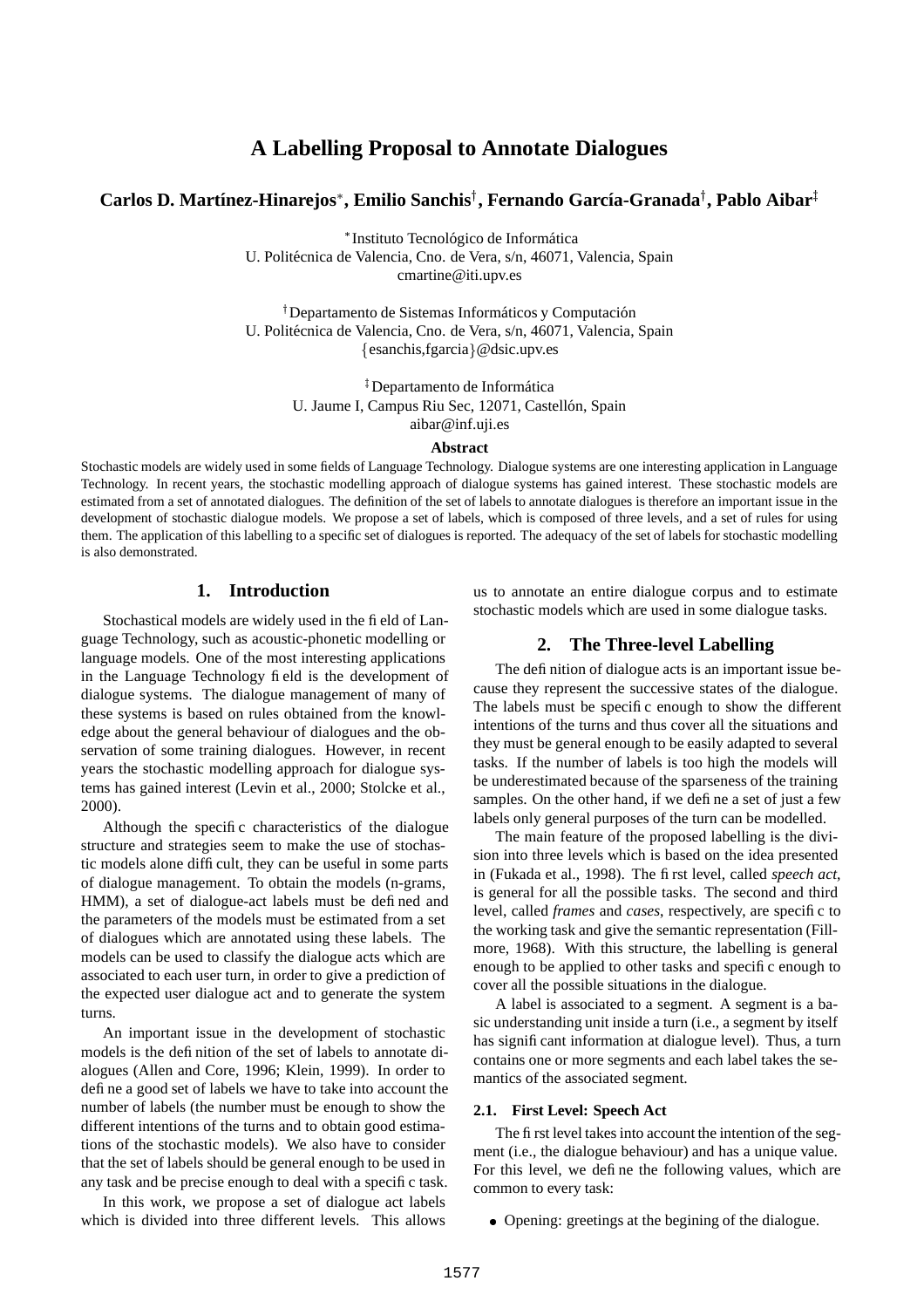- Closing: final dialogue segments.
- Undefined: filling words.
- Not understood: the previous turn was not understood and it is necessary to repeat it again.
- Waiting: the system is consulting an external data source.
- Consult: the system requires the user to make a new query.
- Acceptance: accepts data from the previous turn.
- Rejection: rejects data from the previous turn.
- Question: a question about data not given in previous turns.
- Confirmation: a question to confirm data given in previous turns.
- Answer: any answer which cannot be considered as acceptance or rejection.

### **2.2. Second Level: Frames**

The second level is specific to each task. It is assumed that any dialogue has a repository to store the data given by the user or retrieved from the external databases. This repository of information is divided into *frames*. Each frame organizes the data in sets of necessary and optional values used to query the database or to give the response to the user. Therefore, this level indicates the frames which are used in the associated segment. Some segments do not use any frame, so a metalabel *Nil* is defined and used to indicate segments of this kind.

#### **2.3. Third Level: Cases**

The third level is also specific to the task. Each frame has a set of slots which have to be filled to make a query or that are filled by the retrieved data after the query. The specific data which fills the slots is known as *cases*. This level takes into account the slots which are filled by the specific data present in the segment, or the slots being used to generate the segment corresponding to an answer. To complete this level, it is necessary to analyze the words in the turn and to identify the case corresponding to each word. The segment may not reference any specific data, so the metalabel *Nil* is also used to label the third level of this class of segments.

## **3. Applying the Labelling on a Specific Task**

A set of dialogue acts using the structure described in Section 2. has been defined for a specific corpus. This corpus is known as *Basurde*.

The *Basurde* task is about an automatic railway information system which can give the user timetables and fares for Spanish trains. In order to define and to limit the task, an analysis of interactions with a real human-to-human information system was done. A set of 200 person-to-person dialogues corresponding to real calls to the Spanish railway information system was recorded. This corpus was used to

limit the task domain and to define dialogue strategies and answer generation.

Afterwards, four types of scenarios were defined (oneway trip, return trip, timetables and prices, and free scenario), and some dialogues were acquired by using the Wizard of Oz (WoZ) technique (Fraser and Gilbert, 1991). Specific instances of these scenarios were given to several volunteers who called the Wizard of Oz service. Each one of these 75 volunteers performed 3 scenarios.

The second and third level labels for the Basurde task were defined using the whole corpus of dialogues obtained.. The set of frames defined (second level) is presented in Table 1. The set of cases defined (third level) is presented in Table 2.

A total of 226 dialogues were selected from the whole corpus. There are a total of 2,329 user turns in this final dialogue corpus, and the vocabulary size is 868 words. This corpus was manually segmented and labelled using the defined set of dialogue acts and a set of rules defined by the labelling team. Some of the rules used are:

- 1. All the labels whose first level is **Opening**, **Closing**, **Undefined**, **Not understood**, **Waiting** or **Consult** have a value of *Nil* in the second and third level, because these segments do not require any data management.
- 2. The segments classified as **Undefined** should be whole turns; in any case, **Undefined** segments should never interrupt other kinds of segments, in order to avoid an unreasonable number of segments in the turn.
- 3. For **Acceptance**, the second level should be labelled with the frames that are being confirmed. If the specific data is repeated, the third level will include the used cases; otherwise, it will be *Nil*. This rule specifies whether the data is repeated or not and thus provides greater or lesser confidence for the data given in the turn.
- 4. For **Rejection**, the segment only includes the specific part of the negation (which is followed by an **Answer** segment in most turns). The third-level label is always *Nil* and the second-level label corresponds to the rejected frames (if it is clear which data is rejected). This rule clearly differenciates the rejected data from the correct data (they are given in different segments) and avoids disregarding correct data (second level is only given when the rejection is completely clear).
- 5. For **Question**, it is not common for the second and third-level labels to be associated (in this case, it should be **Confirmation**). This is because of **Question** is usually about unknown data, and, therefore, no specific data is given in the segment (i.e., the third level is *Nil* or does not provide any data about the current item).
- 6. For **Confirmation**, the labels usually occur in both the second and the third levels.
- 7. **Answer** is applied only when **Acceptance** or **Rejection** cannot be used. This rule allows us to distinguish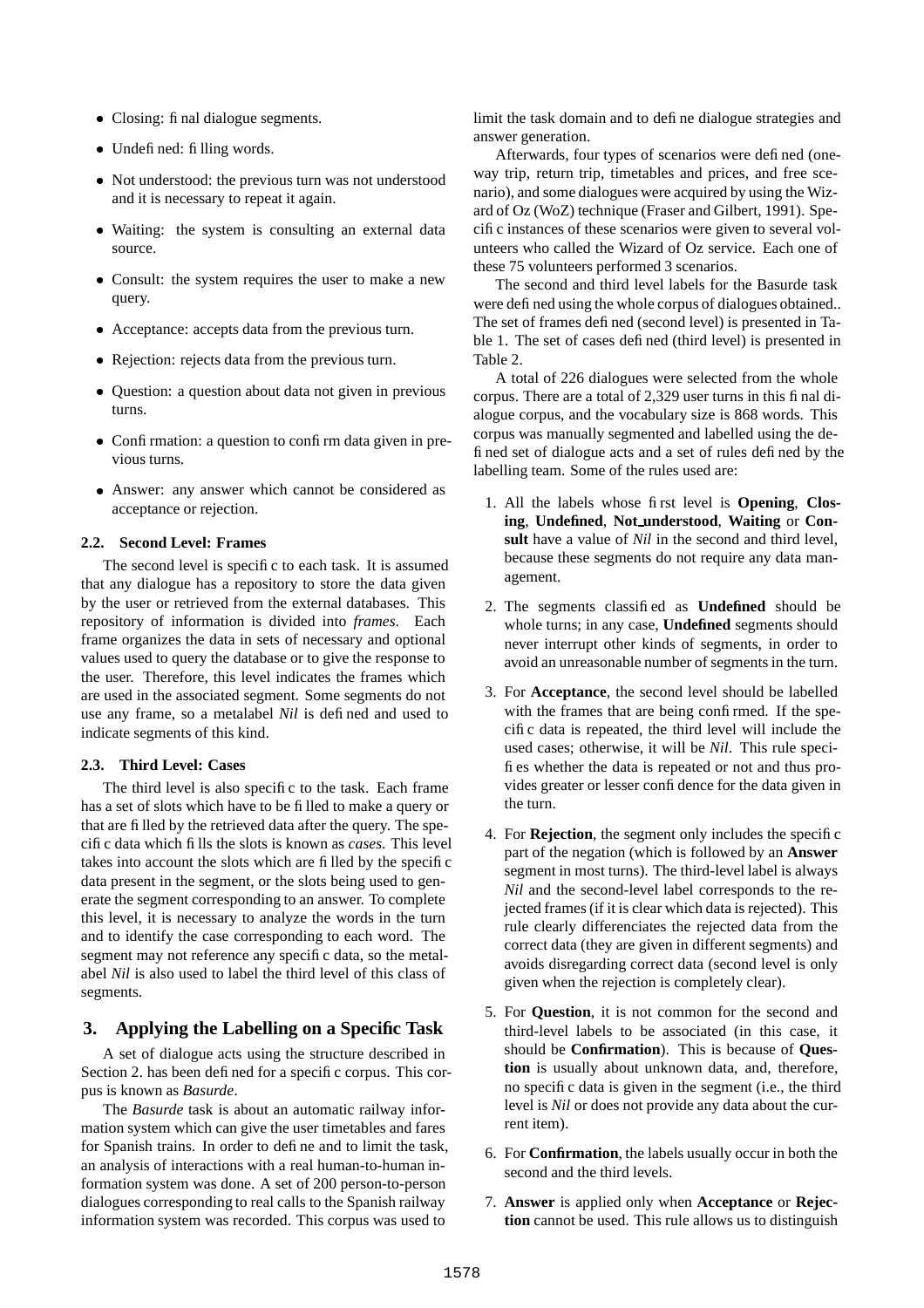| Frame                 | Defi nition                                             |
|-----------------------|---------------------------------------------------------|
| Departure_time        | Departure time of a train                               |
| Return_departure_time | Departure time of the return                            |
| Arrival_time          | Arrival time of a train                                 |
| Return_arrival_time   | Arrival time of the return                              |
| Fare                  | Cost of the trip                                        |
| Origin                | Departure town or station                               |
| Destination           | Arrival town or station                                 |
| Trip_time             | How long the trip takes                                 |
| Stop at               | Stations or towns where the train stops during the trip |
| Departure_day         | Date of departure                                       |
| Arrival_day           | Date of arrival                                         |
| Train_type            | Type of train used on the trip                          |
| Trip_type             | One-way or round trip                                   |
| Service               | Class of the seat, services                             |

Table 1: Frames definition for the Basurde task

| Case                | Defi nition                                            |
|---------------------|--------------------------------------------------------|
| Origin              | Departure town                                         |
| Origin_station      | Departure station                                      |
| Destination         | Arrival town                                           |
| Destination station | Arrival station                                        |
| Day                 | Date of the trip                                       |
| Departure_time      | Departure time                                         |
| Arrival time        | Arrival time                                           |
| Fare                | Fares (including terms such as cheap, expensive )      |
| Stop at             | Stops during the trip                                  |
| Train_type          | Type of train (Intercity, Expreso, Talgo, )            |
| Trip_type           | One-way or round trip                                  |
| Day_type            | Labour day, holiday, weekend                           |
| Order number        | The order of the train (first, second, last )          |
| Trip_duration       | How long the trip takes                                |
| Number_trains       | Number of trains which make the trip specified         |
| Service             | Class of seat (first, second ) or services (bar, bed ) |

Table 2: Cases definition for the Basurde task

between clearly confirmed or rejected data and new data.

8. For user questions which do not have a clear objetive frame, a default frame is defined (in our case, *Departure time*). This is an arbitrary decision based on the analysis of the dialogues of the task.

An example of a labelled dialogue  $<sup>1</sup>$  is presented in Fig-</sup> ure 1.

## **4. Applying the Labelling to Obtain Stochastic Models**

In this section, we explain some of the applications of the labelling. These applications are directed towards obtaining stochastic models which are used in several tasks in the field of dialogue systems: automatic labelling, synthetic dialogue generation and dialogue modelling.

#### **4.1. Automatic Dialogue Labelling**

Manual dialogue annotation is a hard task which takes a long time and is sometimes very complex. Therefore, a tool which can automatically annotate the dialogues it would be very useful. This annotation tool should take a dialogue and return the same dialogue with its corresponding dialogue acts assigned for each turn.

This process can be seen as a transduction process: given a sequence of words (the dialogue), a sequence of dialogue acts and a segmentation of the word sequence is obtained. Therefore, stochastic transducers seem appropriate for this task. There is a transducer inference technique, called MGTI (Casacuberta, 2000) which can automatically build this transducer from a set of annotated and categorized dialogues. Categorization is necessary in order to avoid excessive data sparseness; the categorization in this work included towns, times, numbers and train types among other concepts. This technique was applied in the *Basurde* corpus to automatically annotate most of the corpus.

However, this process does not obtain completely cor-

<sup>&</sup>lt;sup>1</sup>The original dialogue was in Spanish.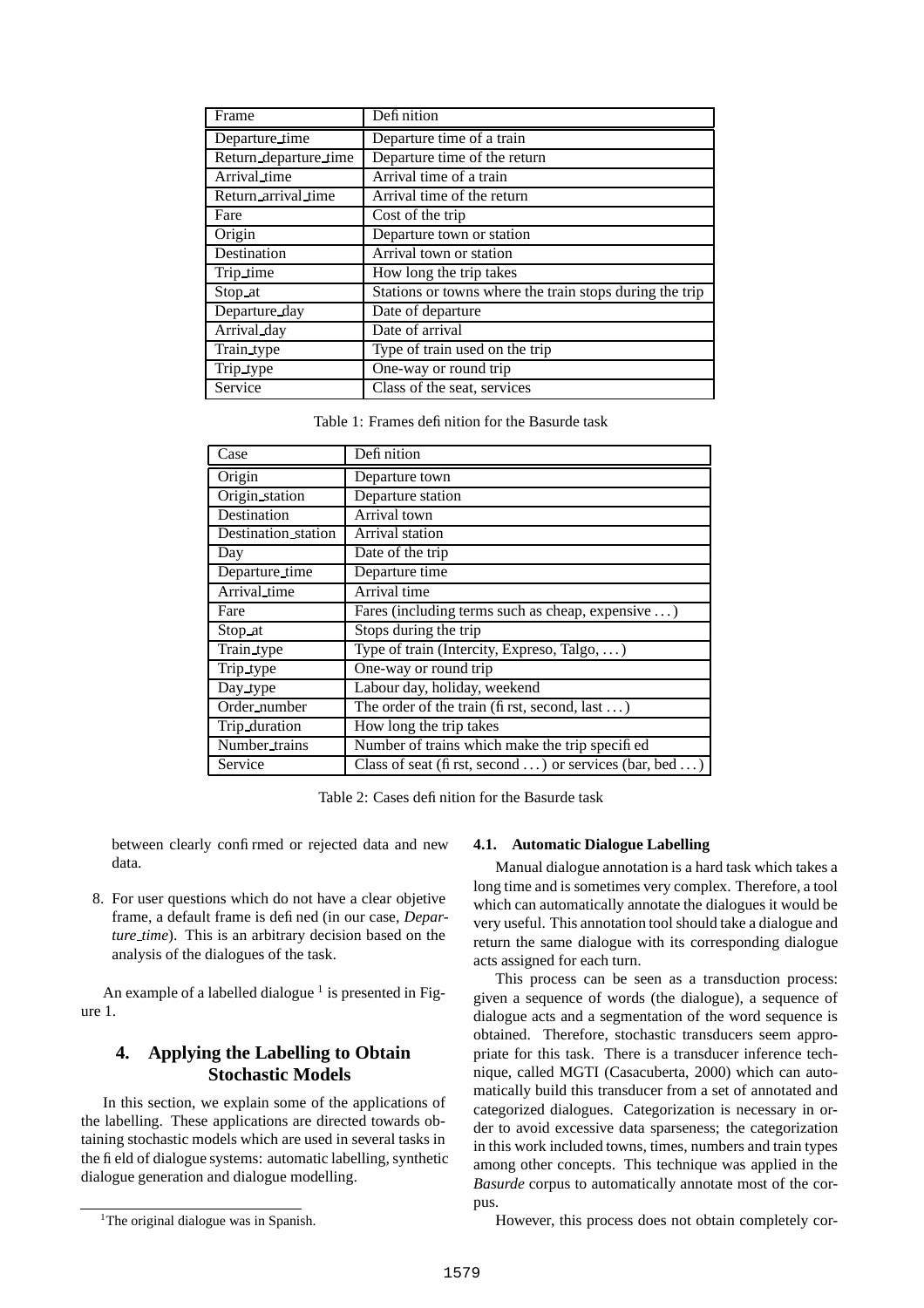| Turn                     | Segment           | Sentence                                      | Level | Label                        |
|--------------------------|-------------------|-----------------------------------------------|-------|------------------------------|
| $\overline{\mathrm{M}0}$ | $M0-0$            | Welcome to the automatic information system   | 1st   | Opening                      |
|                          |                   | about nation-wide trains. How can I help you? | 2nd   | Nil                          |
|                          |                   |                                               | 3rd   | Nil                          |
| U <sub>0</sub>           | $U0-0$            | I want to make a trip on the third of         | 1st   | Question                     |
|                          |                   | December from Zaragoza to Castellón.          | 2nd   | Departure_time               |
|                          |                   |                                               | 3rd   | Destination, Day, Origin     |
| M1                       | $M1-0$            | I am going to consult times from Zaragoza to  | 1st   | Confi rmation                |
|                          |                   | Castelló de la Plana on Friday, the third     | 2nd   | Departure_time               |
|                          |                   | of December.                                  | 3rd   | Destination, Day, Origin     |
|                          | $\overline{M1-1}$ | Wait a moment, please.                        | 1st   | Waiting                      |
|                          |                   |                                               | 2nd   | Nil                          |
|                          |                   |                                               | 3rd   | N <sub>i</sub> l             |
| U1                       |                   | empty turn                                    |       |                              |
| M <sub>2</sub>           | $M2-0$            | That day there are ten trains. The first one  | 1st   | Answer                       |
|                          |                   | leaves at 4:17 in the morning and the last    | 2nd   | Departure_time               |
|                          |                   | one leaves at 19:20.                          | 3rd   | Day, Departure_time,         |
|                          |                   |                                               |       | Order_number,Number_trains   |
|                          | $M2-1$            | Do you want more information?                 | 1st   | Consult                      |
|                          |                   |                                               | 2nd   | Nil                          |
|                          |                   |                                               | 3rd   | N <sub>il</sub>              |
| U <sub>2</sub>           | $U2-0$            | Yes, I want to know what train leaves in      | 1st   | Question                     |
|                          |                   | the middle of the morning.                    | 2nd   | Departure_time               |
|                          |                   |                                               | 3rd   | Departure_time               |
| M <sub>3</sub>           | $M3-0$            | Wait a moment, please.                        | 1st   | Waiting                      |
|                          |                   |                                               | 2nd   | Nil                          |
|                          |                   |                                               | 3rd   | Nil                          |
| $\overline{U}3$          |                   | empty turn                                    |       |                              |
| $\overline{M4}$          | $M4-0$            | Between 10:00 and 12:00 in the morning,       | 1st   | Answer                       |
|                          |                   | only one train leaves at 10:00 and arrives    | 2nd   | Departure_time               |
|                          |                   | at 15:03.                                     | 3rd   | Arrival_time,Departure_time, |
|                          |                   |                                               |       | Number_trains                |
|                          | $M4-1$            | Do you want more information?                 | 1st   | Consult                      |
|                          |                   |                                               | 2nd   | Nil                          |
|                          |                   |                                               | 3rd   | Nil                          |
| U <sub>4</sub>           | $U4-0$            | No, thanks.                                   | 1st   | Closing                      |
|                          |                   |                                               | 2nd   | Nil                          |
|                          |                   |                                               | 3rd   | Nil                          |
| M <sub>5</sub>           | $M5-0$            | Thanks for using this service.                | 1st   | Closing                      |
|                          |                   |                                               | 2nd   | Nil                          |
|                          |                   |                                               | 3rd   | Nil                          |

Figure 1: An example of a labelled dialogue

rect annotations of the dialogues. Despite this fact, this tool can be used as a help in obtaining a previous annotation which only has to be revised by a human expert. The results obtained using this tool are presented in Table 3. Details on the process are reported in (Martínez-Hinarejos and Casacuberta, 2000b). As can be seen, this process adequately labels nearly half of the turns, and obtains a label which is almost correct in 24% of the turns.

#### **4.2. Synthetic Dialogue Generation**

The main drawback of the stochastic modelling is that it needs lots of data. For several tasks (speech recognition, language modelling, etc ...) it is easy to obtain new data. However, obtaining new data for dialogue is much more

|              |      |         | Total   Correct   Minor errors   Major errors |         |
|--------------|------|---------|-----------------------------------------------|---------|
| <b>Turns</b> | 2655 | 1239    | 643                                           | 773     |
| Prop         |      | 46.67 % | 24 22 %                                       | 29.11 % |

Table 3: Automatic labelling results

difficult. For instance, if the WoZ technique is used, a human specialist is required and the transcription of the dialogues is complicated. Therefore, a tool which could generate synthetic dialogues would be very useful.

From the viewpoint of dialogue acts, a dialogue is a sequence of dialogue acts which are hidden within a user or system turn. Therefore, we can generate a dialogue as a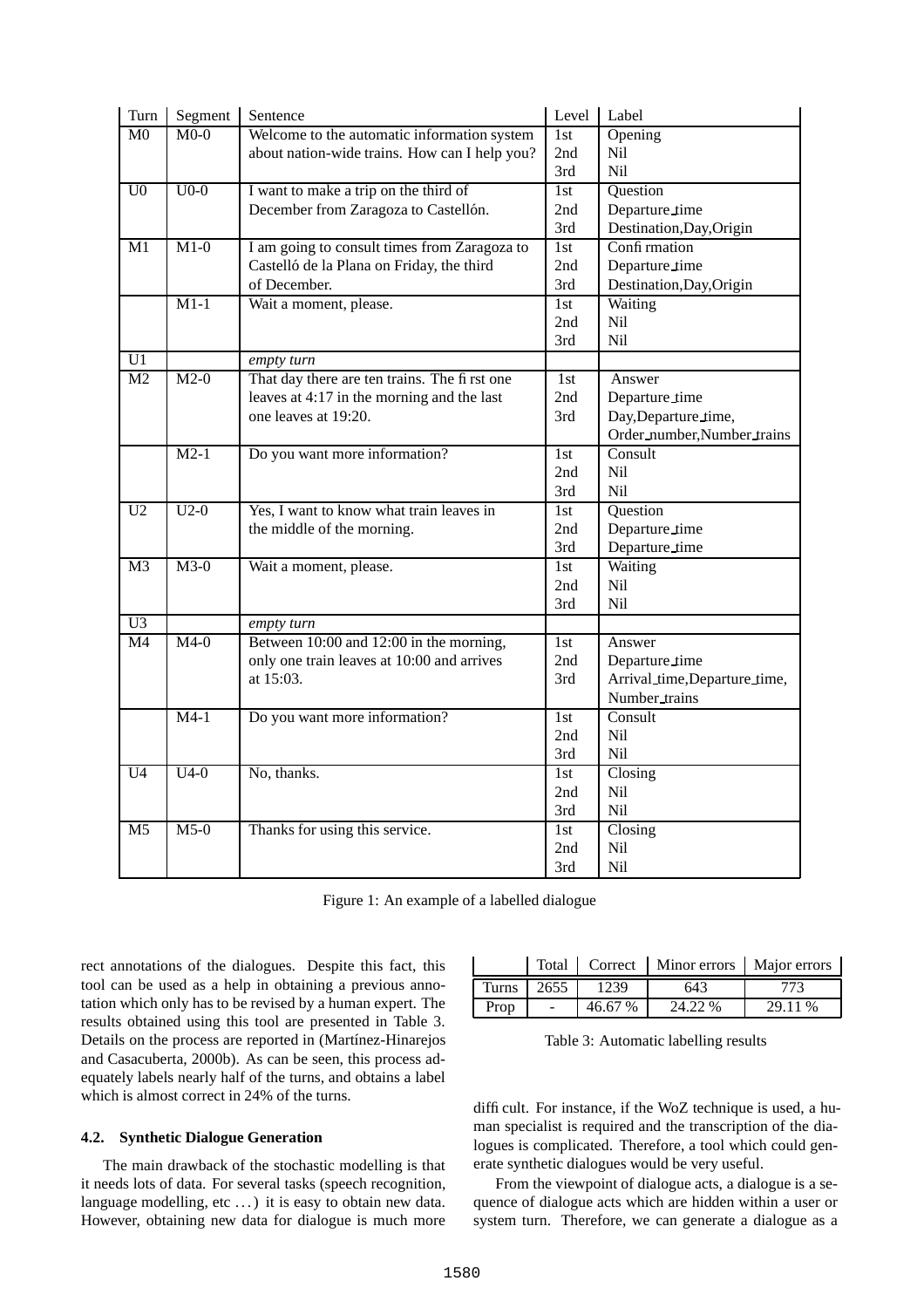| k | Correct Strange | Incorrect |
|---|-----------------|-----------|
|   |                 |           |
|   |                 |           |
|   |                 |           |

Table 4: Results for dialogue generation

sequence of dialogue acts. Also, a translation from the dialogue act to a word sequence can be provided to obtain real dialogues (i.e., at word-level between user and system).

We propose a dialogue generation technique which is organized in two steps. The first step is to generate a dialogue act sequence and the second step is to obtain a word sequence for every dialogue act. This results in a complete dialogue. The first step can be performed by a generating model, such as a stochastic finite automata. The second step can be performed by a stochastic transducer, as we did in Section 4.1.

The stochastic automata can be obtained from the dialogue act sequences of the corpus using the  $k$ -testable inference algorithm (García et al., 1987) with different values of  $k$ . After obtaining sequences of dialogue acts using this automata, a transducer can be obtained using the MGTI technique to transform the sequence of dialogue acts generated. This transducer is very similar to the one employed in automatic dialogue annotation but exchanges input and output alphabets.

This process was applied to generate a total of 50 dialogues for each k value used,  $k = 2, 3, 4$ . The automata were inferred from a total of 210 dialogue act sequences (which were extracted from the corresponding 210 dialogues). The transducer was obtained using the same 210 categorized dialogues (the same categorization as in Section 4.1. was used). The total 150 dialogue act sequences were parsed by this transducer, obtaining 150 categorized dialogues.

These dialogues were evaluated by human experts in order to determine their naturalness and adequacy. The evaluation results are presented in Table 4. We can conclude from the results that the bigger the  $k$  value is, the more natural the dialogue is. However, this  $k$  value should be limited in order to not reproduce the exact same training dialogue.

#### **4.3. Stochastic Dialogue Modelling**

The dialogue model is the core of a dialogue system. The dialogue model determines the so-called dialogue strategy (Varile and Zampolli, 1996), i.e, the system behaviour. Probabilistic dialogue modelling has gained interest in recent years (Levin et al., 2000; Stolcke et al., 2000), and most of the work done on this modelling is based on dialogue act annotation of the corpus.

A stochastic dialogue model based in our annotation scheme was presented in (Martínez-Hinarejos and Casacuberta, 2000a). This dialogue model is based on very simple stochastic models, such as Hidden Markov Models and Ngrams. This model was also implemented and integrated in a dialogue system for the *Basurde* task, demonstrating it to be correct to perform the system task. Results with written input (using the EAGLES metrics (Fraser, 1997)) are reported in (Martínez-Hinarejos and Casacuberta, 2002), which demonstrate the adequacy of our labelling scheme.

## **5. Conclusions and Future Work**

In this work, we have proposed a labelling scheme for dialogues. This dialogue scheme is structured in three levels; the first one is task-independent, and the second and third are task-dependent. We have shown the application of this scheme to a specific task, defining the second and third levels and applying the defined labels to an entire dialogue corpus. With this labelling process we demonstrate the appropriateness of the set of labels for the task. We have obtained several results using stochastic models based on this labelling scheme, which have also provided good quality results.

Future work is directed towards demonstrating the applicability of this labelling scheme to other tasks and to obtaining more powerful stochastic models based on this labelling scheme.

## **6. Acknowledgements**

This work was partially supported by Spanish MCT under projects TIC2000-0664-C02-01 and TIC 2000-1599- C02-01. Authors wish to thank the anonymous reviewers for their comments and criticism.

#### **7. References**

- J. Allen and M. Core. 1996. Draft of damsl: Dialog act markup in several layers. Technical report, University of Rochester, Department of Computer Science, December.
- F. Casacuberta. 2000. Inference of finite-state transducers by using regular grammars and morphisms. In A. L. Oliveira, editor, *Grammatical Inference: Algorithms and Applications, volume 1891 of Lecture Notes in Computer Science*, pages 1–14, 5th International Colloquium Grammatical Inference -ICGI2000-. Springer-Verlag.
- Ch. J. Fillmore. 1968. The case for case. *Universals in Linguistic Theory*.
- M. Fraser and G. Gilbert. 1991. Simulating speech systems. *Computer Speech and Language*, (5):81–99.
- N. Fraser, 1997. *Assessment of interactive systems*, pages 564–614. Mouton de Gruyter.
- T. Fukada, D. Koll, A. Waibel, and K. Tanigaki. 1998. Probabilistic dialogue act extraction for concept based multilingual translation systems. In *Proceedings of the 5th. International Conference in Spoken Language Processing*, volume 6, pages 2771–2774.
- P. García, E. Vidal, and F. Casacuberta. 1987. Local languages, the succesor method and a step towards a general methodology for the inference of regular grammars. *IEEE Transactions on Pattern Analysis and Machine Intelligence*, 9(6):841–844.
- M. Klein. 1999. Standardisation efforts on the level of dialogue acts in the mate project. In *Proceedings of the ACL Workshop: Towards Standards and Tools for Discourse Tagging*, pages 35–41, University of Maryland, May.
- E. Levin, R. Pieraccini, and W. Eckert. 2000. A stochastic model of human-machine interaction for learning dialog strategies. *IEEE Transactions on Speech and Audio Processing*, 8(1):11–23.